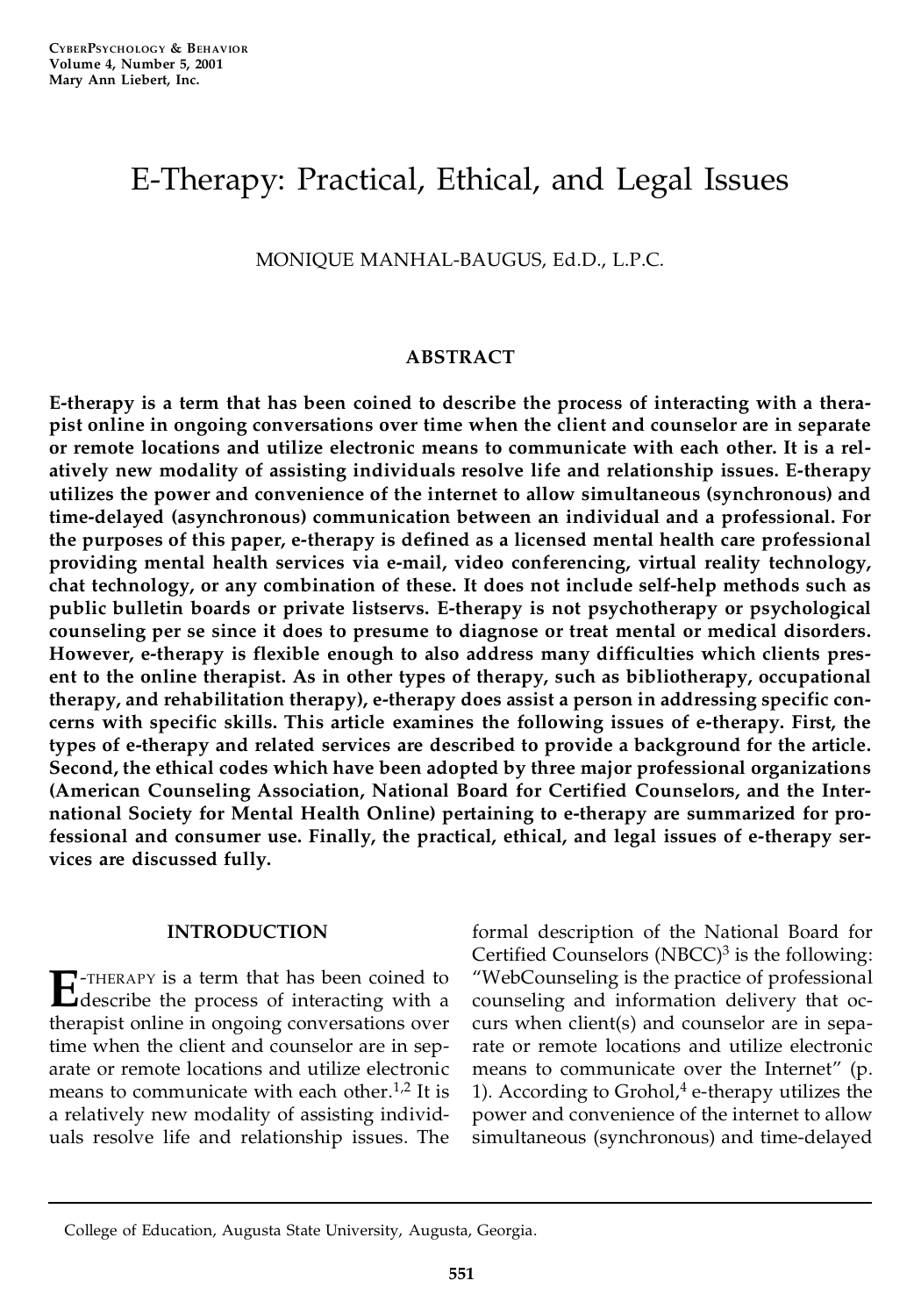(asynchronous) communication between an in dividual and a professional. For the purposes of this paper, e-therapy is defined as a licensed mental health care professional providing mental health services via e-mail, video conferencing, virtual reality technology, chat technology, or any combination of these. It does not include self-help methods such as public bulletin boards or private listservs.<sup>5</sup> E-therapy is not psychotherapy or psychological counseling per se since it does to presume to diagnose or treat mental or medical disorders.<sup>4</sup> However, e-therapy is flexible enough to also address many difficulties which clients present to the online therapist. As in other types of therapy, such as bibliotherapy, occupational therapy, and reha bilitation therapy), e-therapy *does* assist a per son in addressing *specific* concerns with *specific* skills.

A recent search on various search engines by the author revealed that there are several thou sand counselors with internet dimensions to their practice, such as advertising, providing basic information, and e-mail communication in conjunction with face-to-face therapy. This article focuses on those clinicians who provide counseling solely via the internet. Providers are online because there is a demand for their ser vices, or they would not expend the time and effort necessary to establish, administer, and maintain these services.<sup>6</sup> The number of individual counselors and counseling companies on the internet has exploded in the last two years, and this trend will continue. $1.7,8$  In one search conducted in 1996, there were 12 mental health sites online, and today there are over 250 websites and over 400 therapists who offer online counseling.<sup>1</sup>

Just as the list of e-therapists is expanding rapidly, so are the issues surrounding this treatment modality.<sup>1,2,4,9–13</sup> For example, the mental health codes have not yet quite captured the implications of this global technological advancement. $4,11,12$  This article examines important and urgent issues of e-therapy. First, the types of e-therapy and related services are described to provide a background for the article. Second, the ethical codes which have been adopted by three major professional or ganizations pertaining to e-therapy are sum marized for professional and consumer use. Finally, the practical, ethical, and legal issues of e-therapy services are discussed fully.

# **INTERNET COUNSELING AND SERVICES**

The e-therapy sites on the interent fall into two broad categories: advice and e-therapy.<sup>1</sup> Advice is the situation in which a therapist re sponds once or on a few occasions in length in a psychoeducational manner; that is, concrete, specific information is offered to the client who has a well-defined, specific difficulty. This type of intervention is not appropriate for those with complex or life situations that are causing great distress, problems that have persisted for a long period of time, or difficulties that seem overwhelming. In these situations, e-therapy may be more appropriate. Mental health advice sites are individual therapists who answer a one-time, specific inquiry about any mental health related topic, usually by email trans mission. E-therapists are very different from the "one question," "information," or "advice" services. E-therapy is about forming a relationship with a trained counselor. In short, etherapy is the situation in which the therapist and client have an ongoing, personal relation ship over time.<sup>1</sup>

There are five major methods of conducting e-therapy: e-mail, secure web-based message systems, real-time text exchange (chat), video conferencing, and voice over IP.1,13,14 E-mail is the most common way in which therapists interact with clients.1,13 Secure web-based mes sage systems offer better security than e-mail, but they are still expensive to implement and somewhat inconvenient to use. Chat occurs when both the client and therapist is online at the same time and can write one another as if they are engaged in a conversation by alter nately entering conversational text line-by-line; however, this method usually is expensive for the client, especially if charged by the minute. In addition, chat technology is still very slow and often crashes, which entails time to log back onto the system, the client may not be a quick typist, and both the client and therapist often need time to think between typing re sponses.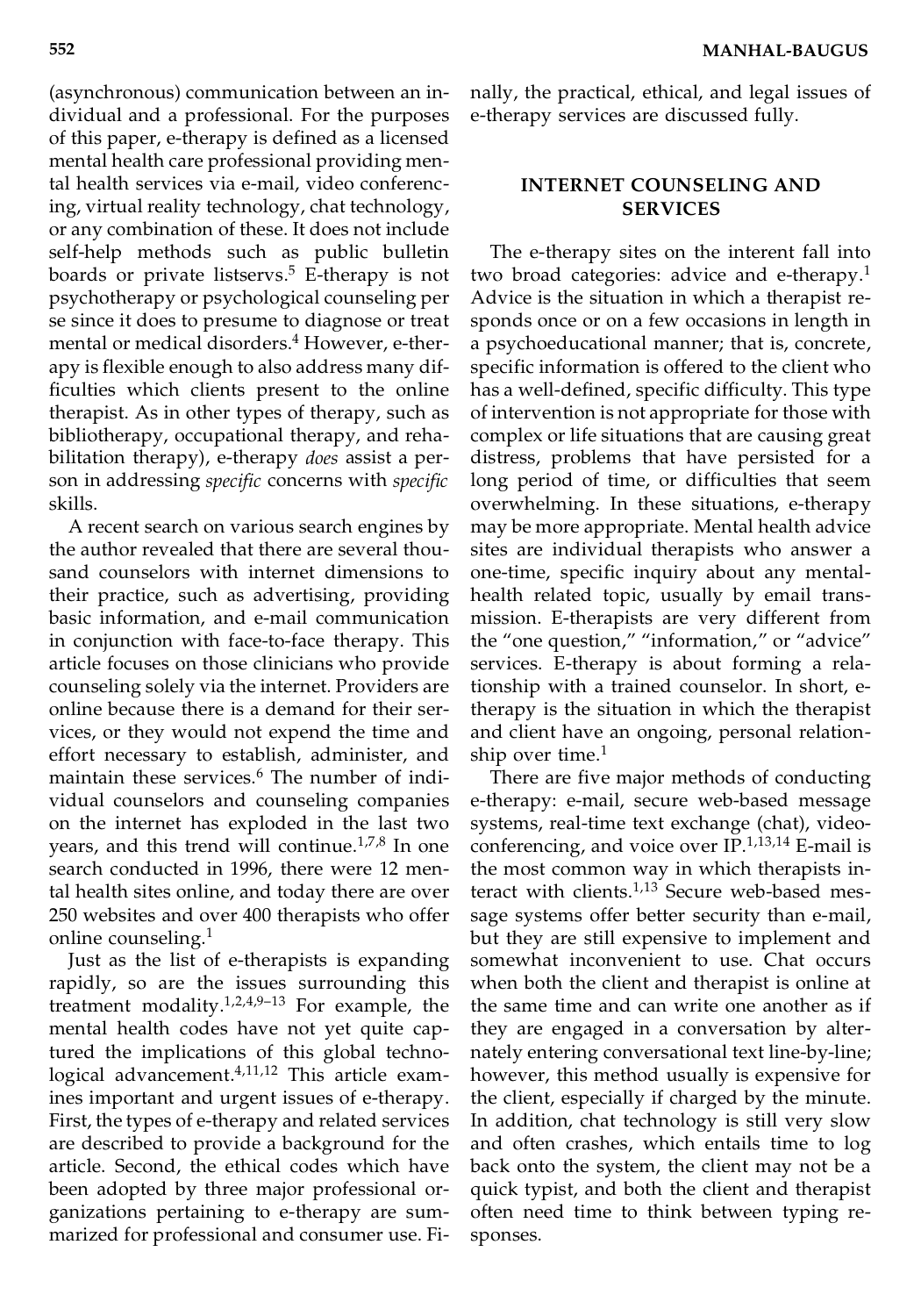Videoconferencing is the ideal mode for ther apists to interact with clients, because it allows the therapist and client to have a two-way a dynamic conversation with full two-way audio and full-motion video. This modality most closely approximates face-to-face counseling. However, video technology is still in the de veloping phase and is still too expensive to pur chase and maintain and too intricate to utilize efficiently and effectively. It requires high speed internet connection for optimal sound and image quality. $1.7,14$  There are three viable methods for of video connection at this time: cable modems, satellite modems, and digital subscriber lines (DSL). Although all three are currently being offered on a limited basis, major improvements in infrastructure will un doubtedly occur. Upon its arrival, full motion video and real-time audio will be readily avail able to everyone who has access to the inter net.7,13 Likewise, voice over IP will be available in the near future. $14$  Using a custom-built secure web interface, real-time voice over IP pro vides the therapist and client the ability to en gage in a two-way audio conversation like a telephone. The larger clinics are beginning to offer this service, and this allows client and therapist to respond directly to one another with no long-distance charges.<sup>14</sup>

E-therapists offer a range of services such as psycho-education, emotional support, and guided self-help. There are various types of online services that are currently offered, such as e-therapy private practitioners, e-therapy clinics, and specialists.<sup>1</sup> E-therapy private practitioners work with clients in an ongoing series of emails or chats. Since 1995, most e-therapists have been individual private therapists; how ever, the growth of the industry has led to the innovation of large e-therapy sites in which many therapists are available and a number of features are available. These large clinics have several positive characteristics: many thera pists available on the site, utilization of secu rity to support confidentiality of communication, secure setups for billing, internet libraries and vast resources for consumers and thera pists, specialists, accountability and credential screening by the owners of the e-clinic. A dis advantage of these large, online clinics is that it is more difficult for clients to differentiate amongst therapists. The therapists' pages are similar, according to a site-wide template. A few of these large, online clinics are HelpHori zons.com (www.HelpHorizons.com), Here2- Listen.com (www.here2listen.com), and eTherapy.com (www.eTherapy.com).<sup>1</sup> Specialists are therapists who specialize in particular disor ders, such as relationships and sexuality, eating disorders, child abuse, alcohol and other substance abuse, stress-related difficulties and time management, and Christian counseling. These specialists are found in both e-clinics and in private practice.

A list of each of the above categories and the providers are found on Metanoia  $(www.metanoia.com)<sup>1</sup>$  In addition, this independent consumer guide offers relevant data about the therapist's credentials, fees, payment options, services offered, and credential checks. Although the credential check is an aid to help the consumer choose professional, licensed, authentic counselors, there are many other ethi cal issues inherent in e-therapy, and profes sional organizations are beginning to address by adopting new and revising existing ethical codes.

## **ETHICAL CODES**

Professional organizations such as the ACA, NBCC, and the American Psychological Asso ciation (APA) are hesitant to endorse new practices for good reasons. They must be very re sponsible about reviewing research and carefully examining the new practice before they endorse it. These organizations are re sponsible for ethical code establishment, and they are beginning to address the issue of online counseling by approving new codes to ad dress these issues. The following codes will be described for easy access and comparison: American ACA,<sup>15</sup> NBCC<sup>3</sup> and ISMHO.<sup>16</sup> Following the listings of the codes is a discussion of common, important practical, ethical, and le gal issues pertaining to e-therapy.

# *American Counseling Association*

The ACA is a not-for-profit, professional and educational organization that is dedicated to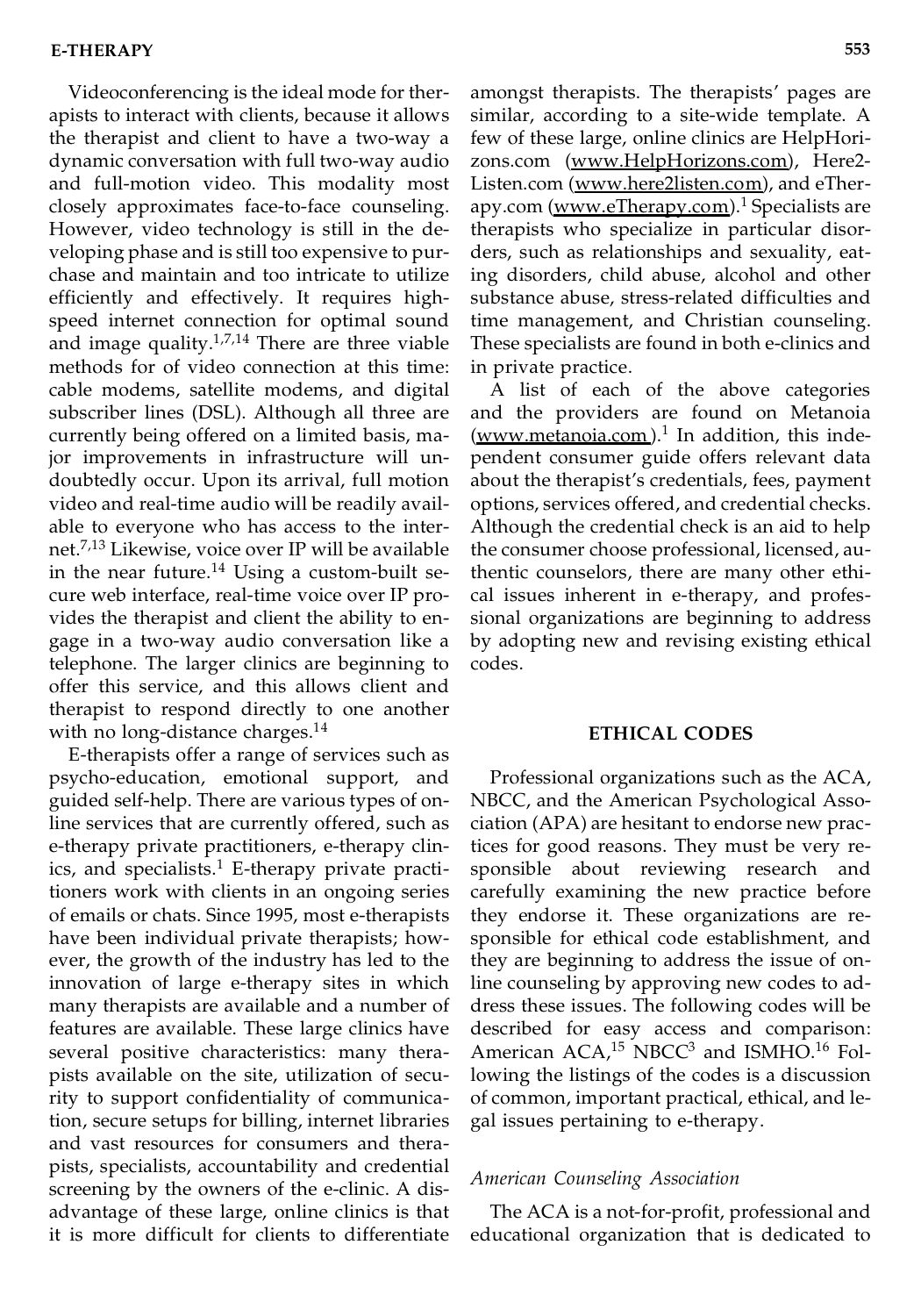the growth and enhancement of the counseling profession. Founded in 1952, ACA is the world's largest association with approximately 55,000 members and represents professional counselors in various practice settings. The as sociation has made considerable strides in ac creditation, licensure, and national certification. It also represents the interests of the profession before congress and federal agen cies, and strives to promote recognition of professional counselors to the public and the me dia. In addition, ACA has been instrumental in setting professional and ethical standards for the counseling profession. According to ACA,<sup>15</sup> The Ethical Standards for Internet Online Counseling established appropriate stan dards for the use of electronic communications over the Internet to provide on-line counseling services, and they should be used only in conjunction with the latest ACA Code of Ethics and Standards of Practice. Following is an outline of the standards.

*1. Confidentiality*. Under this major issue are privacy information, informational notices, client waiver, records of electronic communi cations, and electronic transfer of client infor mation. In short, privacy information means that counselors ensure their clients are pro vided sufficient information to adequately ad dress and explain the limitations of computer technology in the counseling process in general and the difficulties of ensuring complete client confidentiality of information transmitted through electronic communications. To miti gate the risk of potential confidentiality breaches, counselors should utilize security web sites and e-mail encryption. Information notices include security of counselor's site, counselor identification, and client identification. Notice of the security site includes that counselor's inform clients whether the site is secure or not, encryption methods, and special software that clients may need. The counselor identification notice informs clients about the identities of the counselors with access to the information, credentials and qualifications of the counselor(s), and the supervision methods. Client identification means that counselors verify the client's identity. The client waiver portion requires the client to acknowledge and accept the potential risks of confidentiality breaches due to internet transmission. The fourth issue in this section, records, explains that counselors should inform clients how ses sion transcripts and other information are stored and the length of storage. Also, coun selors should maintain appropriate procedures for ensuring the safety and confidentiality of client information acquired through electronic communications, including but not limited to encryption software, proprietary on-site file servers with fire walls, and saving on-line or email communications to the hard drive or file server computer systems. The final issue in this section, electronic transfer of client information, states that confidential information to authorized third-party recipients may occur only when both the professional counselor and the authorized recipient have "secure" transfer and acceptance communication capabilities and the recipient is able to effectively protect the confidentiality of the client confidential information to be transferred. Clients must also give consent for these transactions.

*2. Establishing the online relationship*. The next major section, establishing the online relation ship, consists of five subdivisions: appropri ateness of online counseling, counseling plans, continuing coverage, boundaries of competence, and minor or incompetent clients. The appropriateness of online counseling states that professional counselors: (a) develop an ap propriate intake procedure for potential clients to determine whether on-line counseling is ap propriate for the needs of the client, (b) warn potential clients that online counseling services may not be appropriate in certain situations, and (c) inform the client of specific limitations, potential risks, and/or potential benefits rele vant to the client's anticipated use of online counseling services. The second subsection, counseling plans, states that counselors de velop individual online counseling plans that are consistent with both the client's individual circumstances and refer clients to alternative counseling methods if online counseling seems inappropriate. The third subsection, continuing coverage, includes providing clients with a schedule, response rates, and an alternate means of contacting the counselor. Also, an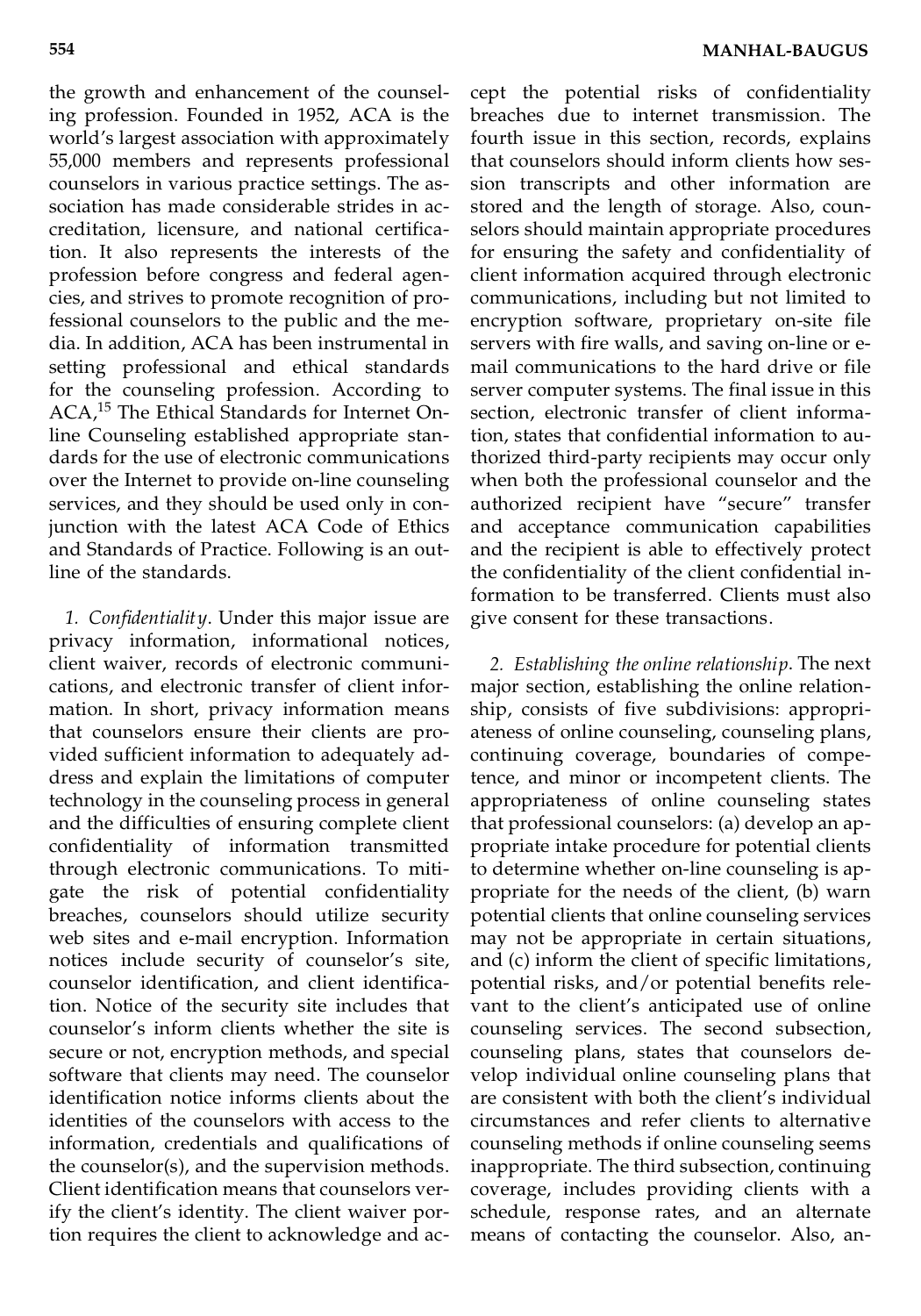other counselor's name and information is pro vided when counselor is unavailable. The fourth subsection states that counselors should practice only within their qualification and skill areas. Finally, professional counselors must obtain the written consent of the legal guardian or authorized person in the cases of minors and individuals incapable of granting such consent.

*3. Legal considerations*. The next major heading pertains to legal issues. This suggests that counselors confirm that their liability insurance provides coverage for online counseling ser vices, and that the provision of such services is not prohibited by or otherwise violate any ap plicable state or local statutes or codes of professional membership organizations and certifying boards, and codes of state licensing boards.

# *National Board for Certified Counselors*

In 1995, the NBCC Board of Directors ap pointed a WebCounseling Task Force to investigate the practices and potential difficulties of online counseling sites. The committee discov ered a wide range of sites, ranging from indi viduals who were advertising their private practices to sites that claimed to offer thera peutic interventions. The committee also dis covered a wide range of expertise, ranging from those sites sponsored by anonymous in dividuals or those with fraudulent credentials to those operated by qualified, licensed thera pists. It became apparent that there was, indeed a growing presence of online therapists, so the Task Force implemented a set of guidelines that could offer a direction to the variety of profes sional, ethical, and legal issues occurring online. NBCC's position is that it, as an organi zation, does not advocate the practice of WebCounseling, but the organization did for mally adopt the standards in 1997 to provide direction for mental health professionals who practice online therapy. $2,3,17$ 

There are 13 major issues addressed by the  $NBCC<sup>3</sup>$  regarding online counseling, and they state that WebCounselors shall:

1. Review pertinent legal and ethical codes for possible violations emanating from the practice of WebCounseling and supervi sion.

- 2. Inform WebClients of encryption methods being used to help insure the security of client/counselor/supervisor communications.
- 3. Inform clients if, how, and how long ses sion data are being preserved.
- 4. In situations where it is difficult to verify the identity of WebCounselor or Web- Client, take steps to address impostor con cerns, such as by using code words, num bers, or graphics.
- 5. When parent/guardian consent is required to provide WebCounseling to minors, verify the identity of the consenting person.
- 6. Follow appropriate procedures regarding the release of information for sharing Web- Client information with other electronic sources.
- 7. Carefully consider the extent of self-disclo sure presented to the WebClient and pro vide rationale for WebCounselor's level of disclosure.
- 8. Provide links to websites of all appropriate certification bodies and licensure boards to facilitate consumer protection.
- 9. Contact NBCC or the WebClient's state or provincial licensing board to obtain the name of at least one Counselor-On-Call within the WebClient's geographical re gion.
- 10. Discuss with their WebClients procedures for contacting the WebCounselor when he or she is off-line.
- 11. Mention at their websites those presenting problems they believe to be inappropriate for WebCounseling.
- 12. Explain to clients the possibility of tech nology failure.
- 13. Explain to clients how to cope with potential misunderstandings arising from the lack of visual cues from WebCounselor or WebClient.

*International Society for Mental Health Online.* The ISMHO, a nonprofit organization, was formed in 1997 to promote the understanding, use and development of online communication, information and technology for the inter national mental health community. Some of the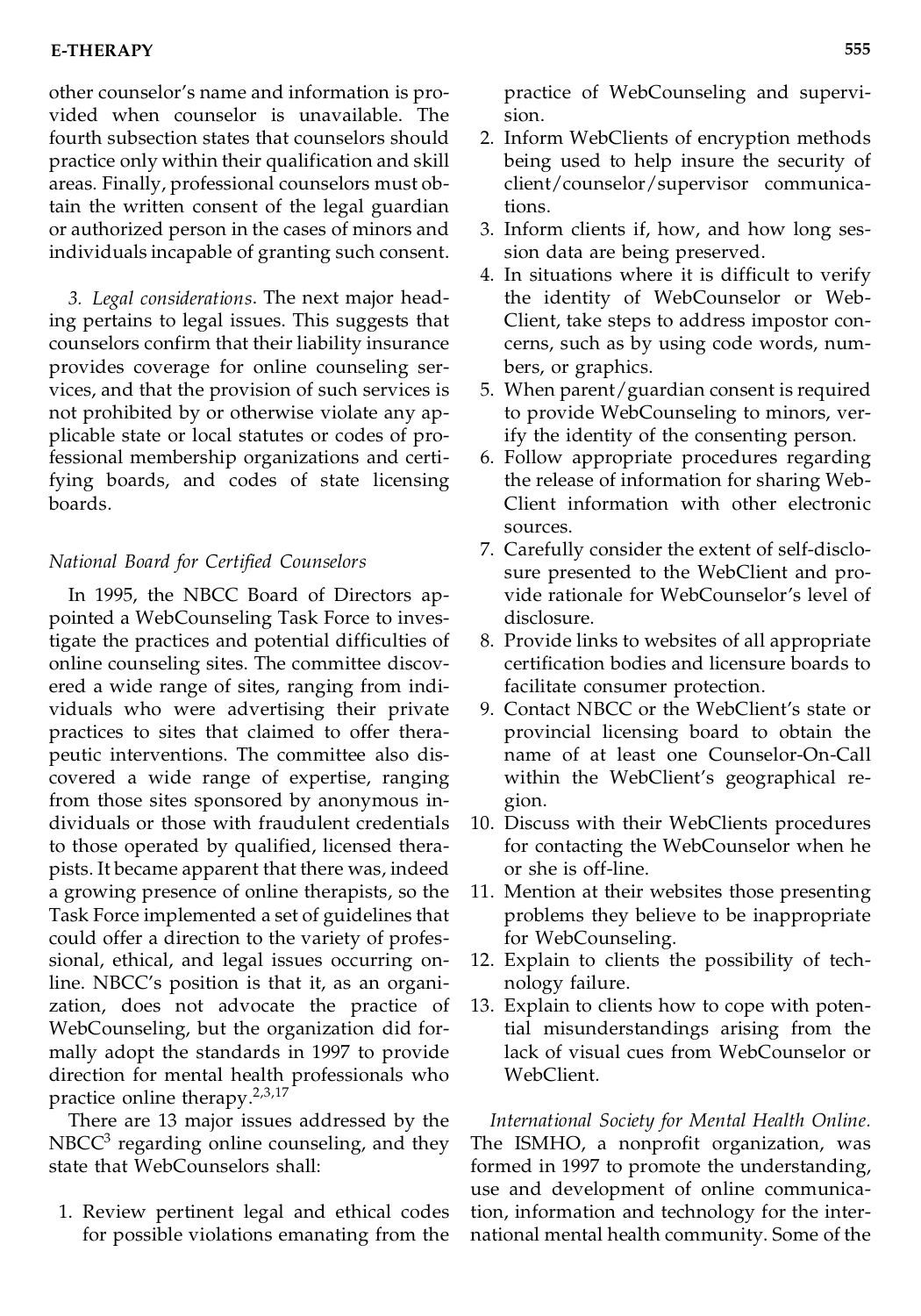goals are to educate mental health profession als and others about existing online information and communication technologies and ap plications; explore and develop the use of computer assisted communication in the work of mental health; provide online discussion fo rums and news concerning the work of mental health online; promote information and education on confidentiality, privacy, pseudonymity, and anonymity issues online; and develop standards for online interactions between mental health professionals and consumers.<sup>16</sup> These standards are outlined as follows:

*1. Informed consent*. The client should be informed about the process, the counselor, the potential risks and benefits of those services, safe guards against those risks, and alternatives to those services. There are three major heading under informed consent: process, counselor, potential benefits, potential risks, safeguards, alternatives, and proxies. The process section dis cusses the misunderstandings that may occur with text-based modalities, turnaround time from asynchronous communication, and coun selor protection from unwanted recording of sessions. The counselor section states that clients have the right to the counselors credentials, real name, and instructions on confirming such information. The benefit section states that clients should be informed about the benefits of online counseling, such as decreased inhibition than face-to-face interactions. The risk section states that clients should be informed about the risks, such as possible breaches of confidentiality of e-mail transmission. The next subsection, safeguards, discusses the importance of informing clients about the protection offered by counselors and the actions the client can take to safeguard against risks. The alterative states that clients should be told about possible other mental health sources. The final part of this section, proxies, states that when clients are not in a position to consent themselves to receive mental health services, consent should be obtained from a parent, legal guardian, or other autho rized party.

*2. Standard operating procedures*. In general, the counselor should follow the same proce dures when providing mental health services online as provided in person. Under this main topic are the following: practicing within boundaries of competence; following the li censing and credentialing requirements to practice; agreeing upon the structure of the ser vices, such as format, frequency, and cost; con ducting a proper initial evaluation of the client's problems and determining appropri ateness of online counseling; protecting confi dentiality; properly maintaining records and informing clients of procedure of such action, and finally; following other established guidelines and ethical codes of relevant professional organizations.

*3. Emergencies*. This section state that the procedures to follow in an emergency, along with procedures to contact a local professional, should be discussed with clients.

These three professional organizations have adopted the above codes in order to begin to address concerns and issues proposed by etherapy. However, the very nature of ethical codes means that there will be ethical dilem mas and potential difficulties. Below is a dis cussion of the practical, ethical, and legal issues surrounding this newer mode of therapy.

## **ISSUES OF E-THERAPY**

There are some risks inherent in e-therapy, but there are also advantages. This discussion is not meant to be an exhaustive list, but is intended merely to highlight some of the more significant challenges and opportunities afforded by e-therapy. While an appropriate re gard for the potential disadvantages of pro viding interactive text-based intervention is ethically mandated, these potential risks need to be evaluated within the context of the potential benefits. So, instead of taking sides on the issue, this section will explore the various practical, ethical, and legal aspects of this new therapy.

The first issue deals with the time barrier that may deter individuals from seeking traditional therapy. An advantage of online counseling relates to convenience of time. Presently, the most frequently utilized means of e-therapy is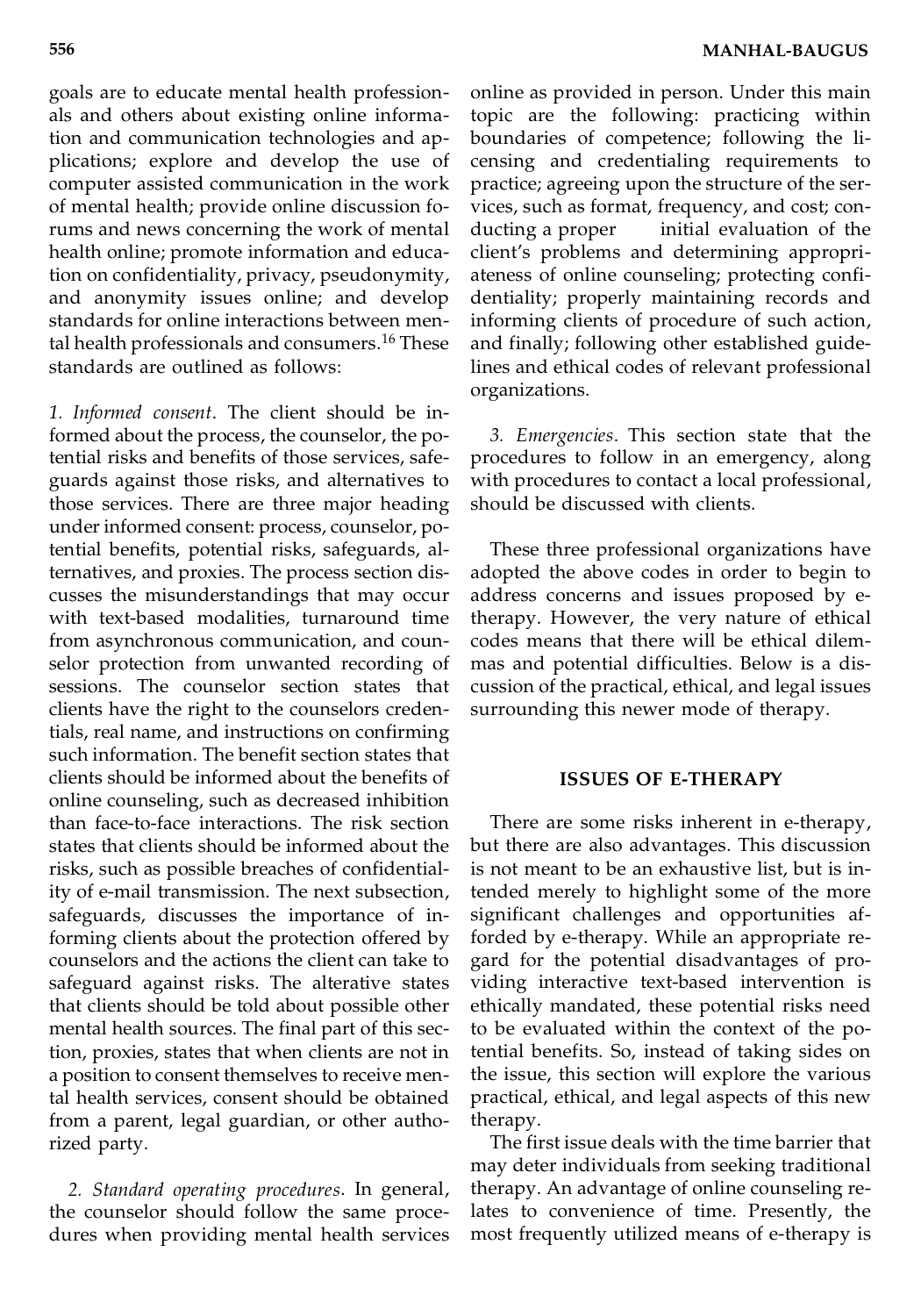through e-mail. Every site on Metanoia's listing of practitioners utilize e-mail as part of their services.<sup>1</sup> The advantage to online counseling is that no appointments are needed; clients can contact their therapists whenever they have ac cess to a computer and can do so from the comfort and privacy of their own home. In most in stances, e-therapists commit to responding within 24–72 h. $9$ . When e-therapy is conducted la via e-mail, it allows both the client and the professional the time to fully reflect on issues dis cussed in a previous correspondence and also allows time for the client and therapist to con duct research into their difficulties. Unlike tra ditional counseling methods, e-mail therapy's strength is in the ability to explore and reflect about a person's concerns without the pressure to think quickly. $4.9$  When e-therapy is conducted via real-time text exchange, however, therapists and clients neeed to find mutually acceptable times for sessions and both parties must think and respond quickly.

Another convenience which e-therapy offers relates to financial issues. At present, afford ability can be viewed as an advantage, because online therapists are charging a range of ap proximately \$15–50 for an e-mail response and  $$26-65$  for a 60-min chat session.<sup>8,9,18</sup> Because the fee is relatively reasonable, individuals can avoid utilizing their health insurance programs to finance their mental health needs.

This issue is related to the experimental nature of online counseling and lack of system atic research on the nature, scope and outcomes of this modality. Only a handful of outcome studies have appeared in the professional lit erature.<sup>19–23</sup> The findings have been mainly positive about e-therapy; however, the sample sizes have been small and not enough infor mation is available at this point to determine the efficacy and positive therapeutic variables of e-therapy. Clearly, the current body of re search is limited in scope and rigor and it leaves unanswered many crucial questions related to the quality of internet therapy.

Related to this experimental nature of online counseling is that the theories of therapeutic change derived from face-to-face therapeutic relationships may not be applicable to text based communication. Arguments in support of cyberspace counseling stem from the theo-

retical underpinnings of solution-focused 24 and narrative-type<sup>25</sup> psychotherapies. Clearly, journaling has a longstanding track record in psychotherapy, and its effectiveness is attrib uted to a variety of factors. Murphy and Mitchell<sup>26</sup> suggested that committing a problem to written format, such as e-mail, assists the client to analyze their situations by formulating a clear problem statement and reading and re-reading it for emotional clarity and ac curacy. In effect, this exercise is hypothesized to assist client place their problems within a context that removes some of the irrational emotional fervor that may cloud rational thinking and decision making.

On the negative side, the absence of appro priate training in text-based communication may affect the clinical competence of therapists attempting to deliver text-based interventions. New models and research for producing ther apeutic change which are appropriate to the medium of the internet may need to be devel oped prior to providing competent online text based interventions.6,8,27 From the standpoint of clinical theory and technique, it may be that clinical work in cyberspace is an extension or a supplement to the more familiar styles of psychotherapy. However, it is possible that entirely unique theories and techniques will evolve within this new communication medium.

Recent research has shown that the tech nique of psychotherapy is not as important as the therapeutic alliance formed with a thera pist.<sup>1</sup> The increased perception of anonymity is one of the most influential factors contributing to the popularity of online counseling and even ability to form an alliance with the thera pist.6,9,27 Because individuals know that they are more anonymous online, they respond and behave differently than in person. The perception of anonymity eases the discomfort and potentially embarrassing and stigmatizing disclo sure of behaviors and thoughts; in turn, clients are able to discuss deep, personal issues in a therapeutic relationship online more quickly than in real life, face-to-face interactions.<sup>6,9,28</sup> In addition, if the client does not feel that the etherapist is providing adequate assistance and the relationship is not helping, the client is actually able to change therapists with a few mouse clicks. According to Ainsworth, $1$  in a re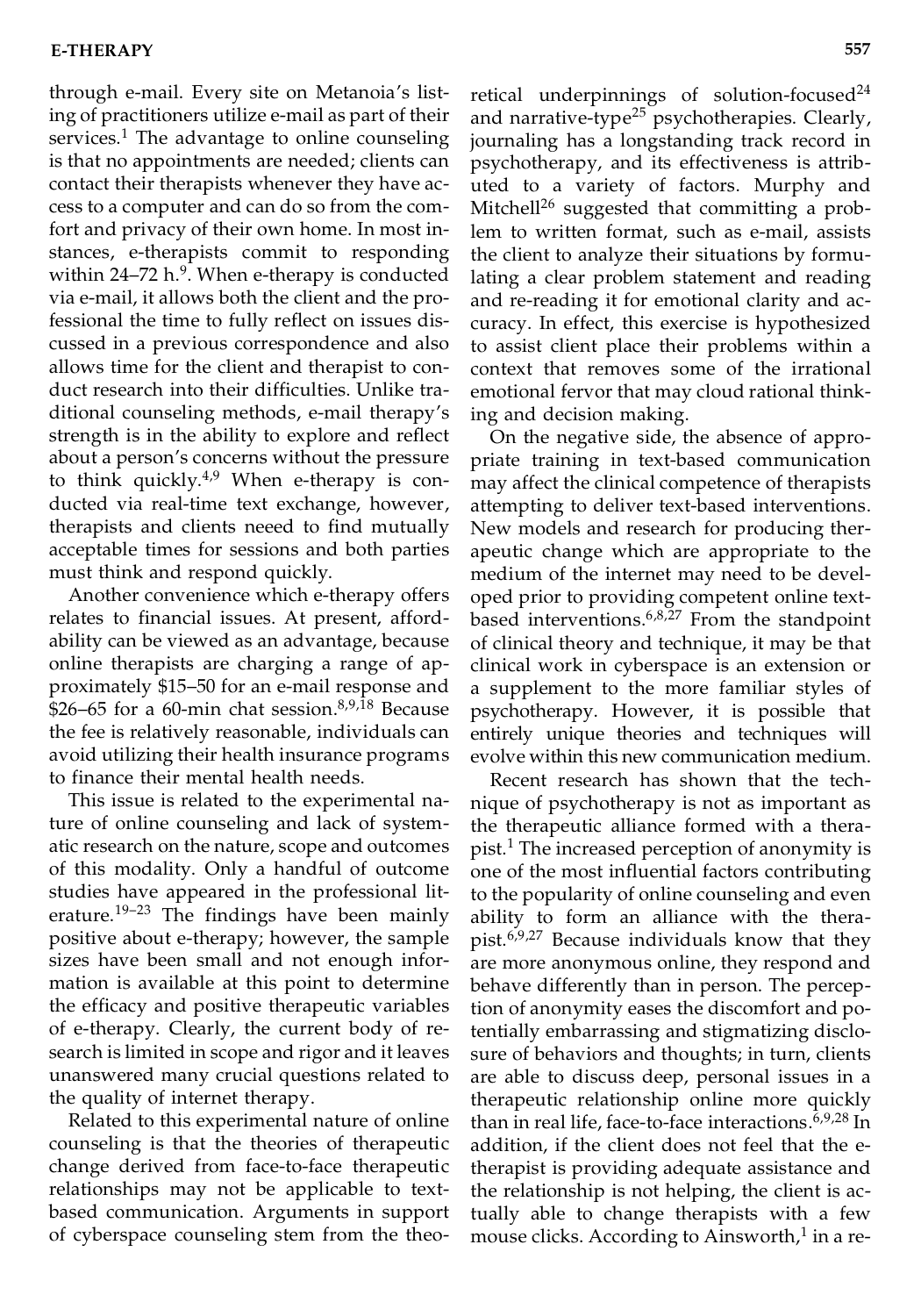cent survey of over 400 clients of online thera pists, more than 90% responded that the ther apist helped them. This suggests that it is pos sible to form meaningful relationships even on the basis of text-based correspondence, and these relationships can be healing. Online counseling is not a substitute for traditional psychotherapy, but it is helpful for many peo ple and can be therapeutic. $1$ 

However, e-therapy's greatest advantages, anonymity and the lack of face-to-face contact, are also one of its greatest disadvantages for the ethical therapist.<sup>4,6,29</sup> Since the therapist won't have all the usual visual clues such as voice tone, facial cues, and body language, the client and therapist may have some misunder standings about written information, and more clarification steps are needed. It is imperative that e-therapists who utilize chat or e-mail pro cedures make sure they understand what the client meant by the writing. There are some etherapists, also, who argue that body language may be overplayed, and these clinicians offer alternative strategies for overcoming any limitations that email technology may impose.<sup>26</sup> They suggest that clients and therapists express their emotions by literally bracketing words that illustrate what they are feeling. This helps the clients identify their feelings and encour ages them to invest time in reflexively consid ering what their feelings mean. In addition, de scribing ones' difficulties is suggested to have a pretreatment effect because clients clearly identify the issues they are motivated to work on and begin to seriously think about the actions they are and are not willing to take to di minish their intrapsychic discomfort.<sup>9,26</sup> In sum, writing empowers the client to take re sponsibility for his or her feelings and behaviors. Also, emoticons (emotional images cre ated with keystrokes), emotional bracketing, descriptive immediacy, and the use of similes, metaphors, and stories are used commonly used techniques that enhance the meaning of written text.<sup>13,30</sup>

Individuals who are in a crisis state or need immediate personal attention due to an urgent matter will probably not receive the help they need via e-therapy. Likewise, individuals with complex situations may be best suited with a long-term, personal-contact relationship with a

counselor. In addition, the NBCC $3$  states that WebCounselors need to disclose topics that are not appropriate for e-therapy, such as sexual abuse as a primary issue, violent relationships, eating disorders, and psychiatric disorders that involve distortions of reality. As a protective mechanism for their clients, many of the online sites state this on the front page of their sites or the therapist explains this to clients upon the initial contact and during the ethical introduction. Also, in the case of suicidal clients, online sites should have a notice for the person to call a hotline or seek immediate attention at their local crisis center or emergency room. Once a relationship is established, emergency contact with an e-therapist may be handled in the same fashion that it is handed in face-to-face coun seling. The client may be given the home, cellular, pager, and voicemail numbers of the ther given information on local community resources.

On the other hand, there is an existing body of literature on other types of nonverbal ther apy, namely telephone therapy. Telephone therapy has been shown to be a cost-effective, clinically useful, ethical intervention modality.31,32 We trust some of the most serious mental health problems to phone interventions now (e.g., suicidal hotlines), and this modality lacks nearly all nonverbal cues. The one item that phone interventions possess that online inter ventions do not is voice. Voice can include im portant cues; however, voice over the tele phone is usually real-time and immediate. Online therapy is most often conducted via email exchanges, which allow for greater though and elaboration. It remains to be seen whether online interventions are as effective as tele phone interventions as much more research is needed in this area.<sup>1,6,7</sup>

Conceivably, some of these perceived barri ers of nonverbal communication may eventu ally be overcome by the wider accessibility of real-time audio and video applications and smaller, inexpensive equipment. To date, such services are primarily based in large health-sci ence centers; however, in the near future, two way synchronous video conferencing between e-therapist and client may be commonplace.<sup>7,13</sup> The elitism that has been associated with online therapy will diminish as this exploding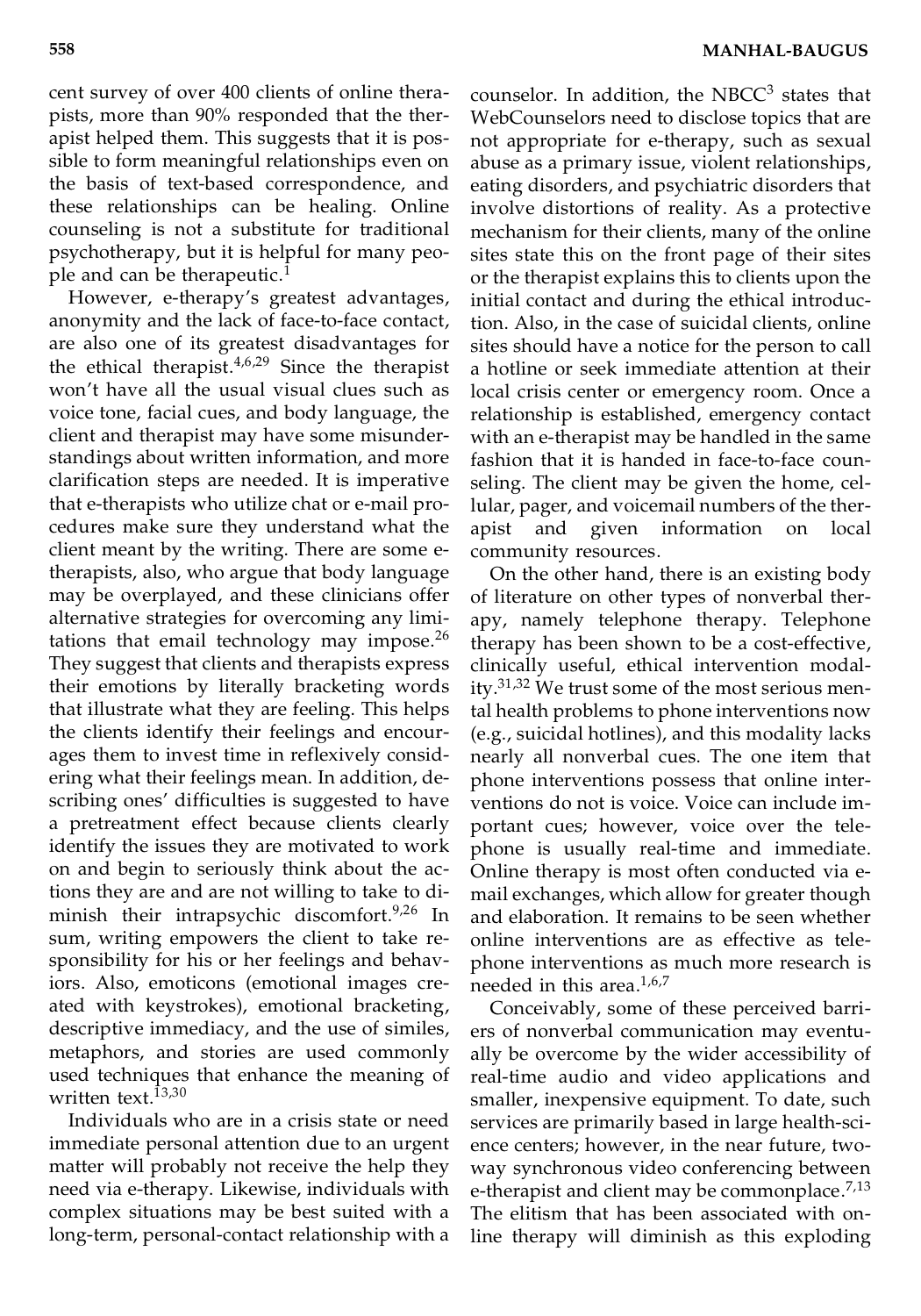## **E-THERAPY 559**

technology continues to grow and is widely and easily accessible to virtually everyone in li braries, schools, and university computer lab oratories. This empowers the consumer by offering them the opportunity of when to connect with their therapist.

Proponents of e-therapy also claim that written psychotherapy also empowers the client by placing them in a situation in which their unique ideas can be transmitted in a clear and uninterrupted manner. Specifically, therapists' premature interpretations and perspectives are prevented from clouding the essence of clients' messages. For this reason, e-therapy may have unique advantages for women and other tra ditionally oppressed groups who have been frustrated by the lack of sensitivity to their unique concerns.<sup>9</sup> Opponents of e-therapy state that e-therapists are vulnerable to cultural in sensitivity and unintentional discrimination against their non-white, non-Western clients. $10$ Without the benefit of nonverbal communications, counselors may miss critical clues about their clients and may make incorrect assumptions about their cultural or racial identity. In a time when sensitivity to cultural and ethnic diversity is paramount and appropriate inter ventions is essential, $33-35$  any medium that compromises these important dimensions of counseling is suspect. To circumvent these problems, e-therapists should have clients complete an intake form asking for such infor mation. Also, some counselors and clients al ready have the video and audio equipment that allows them to see and hear one another. $7,10$ 

In the new millennium, the need for cultur ally competent mental health professionals in cludes those who are technologically competent<sup>33</sup> and vice-versa. Cyberspace offers nearly an endless amount of information and opportunities for gaining cultural knowledge and relating to others from a variety of nationalities, religions, belief systems, and worldviews. De veloping professional contacts with people from other cultures is easily done with e-mail, newsgroups, listservs, chatrooms, and even video conferencing. Cyberspace offers e-thera pists and counseling students the tools to con duct cultural collaboration with colleagues on a worldwide platform and also to gain knowl edge and information from hundreds of thousands of websites pertaining to cultural issues. In sum, the internet does provide for e-thera pist to improve their skills and increase their knowledge in cross-cultural counseling.

Writing thoughts and feelings is not appro priate for everyone, of course, and opponents of e-therapy state that it is limited to clients who are reasonably educated writers and read ers if these clients are to reveal their feelings in an informational, emotional manner and then comprehend the therapist's responses. This leads to the issue of elitism.<sup>9</sup> The use of literary techniques to conduct therapy may be rel egated to a select group of educated, middleto upper-class individuals. However, it can be argued that some of these same demographic factors also present barriers to accessing faceto-face psychotherapy. That is, real-life psy chotherapy is usually based on average intellectual abilities and skills and more costly than the online therapies.

In addition, innovative initiatives have dem onstrated that most people are fully capable of utilizing computer technology for health care purposes, including senior citizens.<sup>36</sup> The U.S. Department of Housing and Urban Develop ment is helping to make computer technology accessible to low-income individuals who lack these resources and the technology skills. Re search findings suggest that such initiatives are successful and that low-income users tend to become empowered by access to such technol ogy.<sup>37</sup>

One of the best advantages of e-therapy is that it dissolves geographical boundaries between clients and therapists. However, in the case of the law, this feature is a potential problem. Laws that govern counselors vary from state to state, and there currently are no inter national laws to govern counselors from vari ous nations.<sup>17</sup> A disadvantage stemming from this legal issue is the grievance process for the client's protection. In the online world, clini cians are treating people who live in different states, and the therapist may not be licensed in that state. To date, there have been no lawsuits brought up in any state that address e-therapy, but this is an area of concern for both providers and consumers.1,12 The grievance process for addressing complaints against e-therapists is currently uncharted territory. In short, if some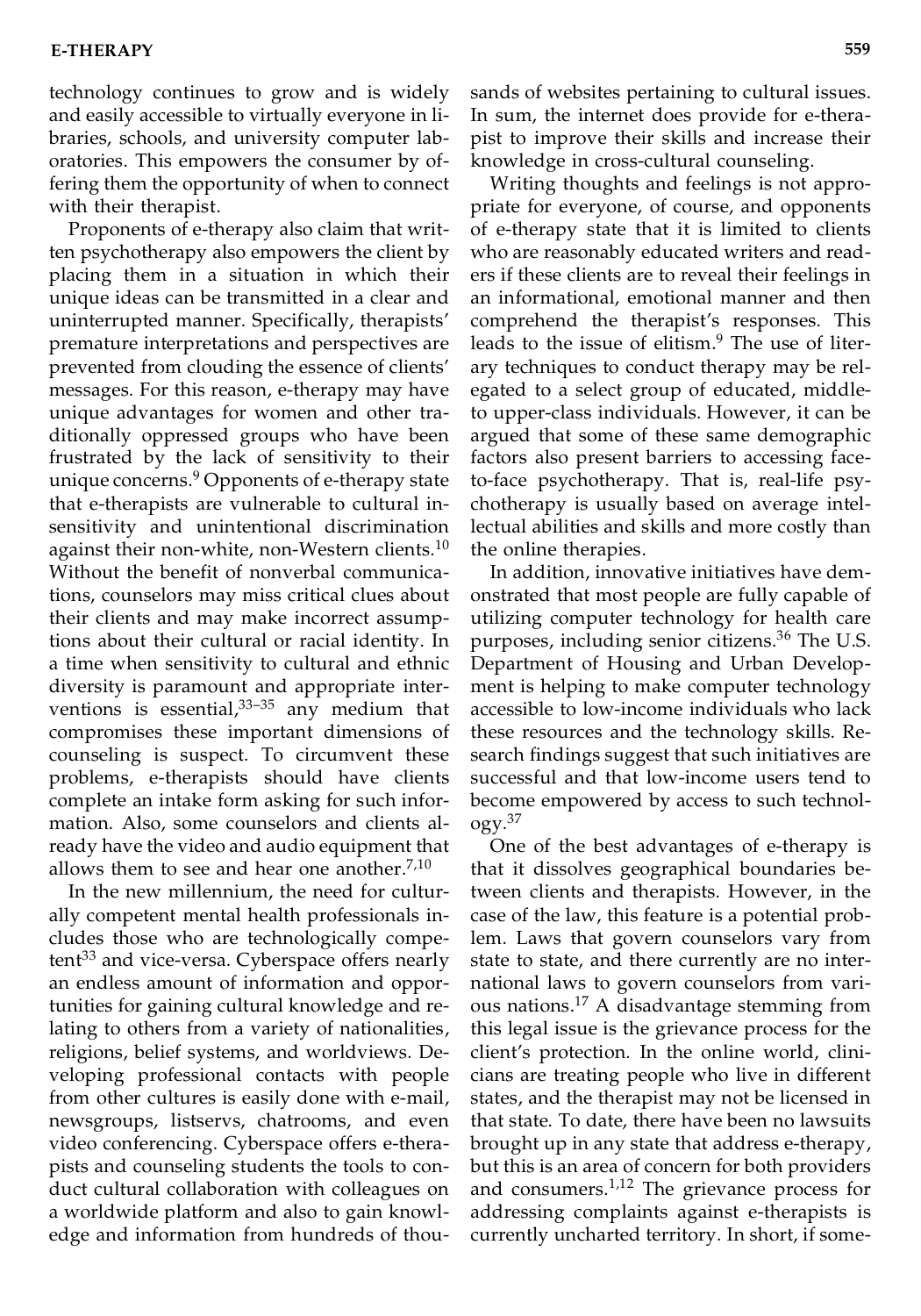thing does go wrong and the client has a com plaint, the legal system is probably not going to be able to do anything about it at this time. The ethical online therapist will clearly define their policies for grievances and who to contact if there is a grievance. $6$ 

A major ethical issue addressed by all of the codes of ethics is confidentiality of information shared in sessions.<sup>8,17</sup> Online risks can occur at four locations: transmission, therapist-end, client-end, and legal subpoena.<sup>27</sup> Ethical therapists take very seriously their responsibility to protect privacy and confidentiality and are offering increasing levels of security on their websites for protection. There are secure web based messaging systems as opposed to regular e-mail. Instead of sending regular e-mail to a therapist, the client logs on to a secure web page and then submits a message via a pass worded, secure form. However, most internet therapists still do most of their work by e-mail because of the convenience and cheaper  $cost<sup>1</sup>$ There are free e-mail encryption packages, such as PGP (www.pgp.com), and secure e-mail, such as ZipLip (https://www.ziplip.com/ zlplus/home.jsp) and Hushmail (www.hushmail.com), and clients should choose therapists who offer such methods of protection. Even with these packages, however, it is easy to make inadvertent errors and compromise pri vacy. Another potential transmission breach is the situation in which the therapist or client ac cidentally misaddresses an email and sends it to an unintended recipient.

Breaches may also occur on the client- and therapist-end. If the client or therapists prints e-mails and saves the hardcopies, someone may find the private information. Also, em ployers do have the right to read e-mails on machines that they own. Or, unauthorized ac cess to a therapist's or client's e-mail by family members, staff members, or even the public may occur, so it is best to utilize a web-based e-mail system, such as hotmail (www.hotmail.com) or hotbot (www.hotbot.com). Relating to privileged communications, it is cur rently unclear if communication using the internet is covered by therapist/client privilege.<sup>27</sup> This may be especially important for clients involved in child custody and divorce proceedings. Client communication to the therapists may be subject to the legal process, and when different nationalities are involved, the issue becomes even more confusing. These sit uations should be explained to the client during the first session.

Overall, the online world does offer some risks to a client's confidentiality and privacy, but it is not apparent or proven that these risks are significantly or inherently greater than similar risks already taken in real-world therapy ses sion. According to Ainsworth, $1$  talking to a therapist online is probably as safe as talking to one in person; both are very confidential and neither is 100% perfect. Understanding the potential dangers is the first step toward giving clients truly informed consent, and taking measures to reduce these risks is the second step.<sup>11</sup> When deciding upon a moral dilemma, it is imperative to weigh the pros and the cons of an action.

Another issue that is addressed in each of the codes of ethics is verification of the client's and counselor's identities.<sup>17</sup> It is important that therapists offer clients enough information to independently verify credentials. An e-thera pist should provide his/her real name, the state and country in which the practice occurs, office telephone number, discipline, certification, and licenses. It is imperative that clients take the time to determine that the therapist is licensed, certified, and qualified to provide such service. A site that offers this information is Credential Check (www.mentalhelp.net/check), which is a neutral third organization that verifies the identity and credentials of online mental health practitioners. 1,6 Approximately one-quarter of therapists offering online services have signed up with this service. $6$ 

Likewise, text-based communication restricts the mental health professional's ability to verify the client's identity. This difficulty be comes a significant issue regarding the treat ment of minors and in addressing crisis issues such as suicidal ideation, homicidal intent, and child abuse.<sup>27</sup> However, the e-therapist should gather and verify contact information in a confidential manner, just as the face-to-face coun selor does. $^{11}$  A proactive way to deal with this quandary may be to obtain a client's local emergency numbers as well as their physical address and phone number before initiating therapy.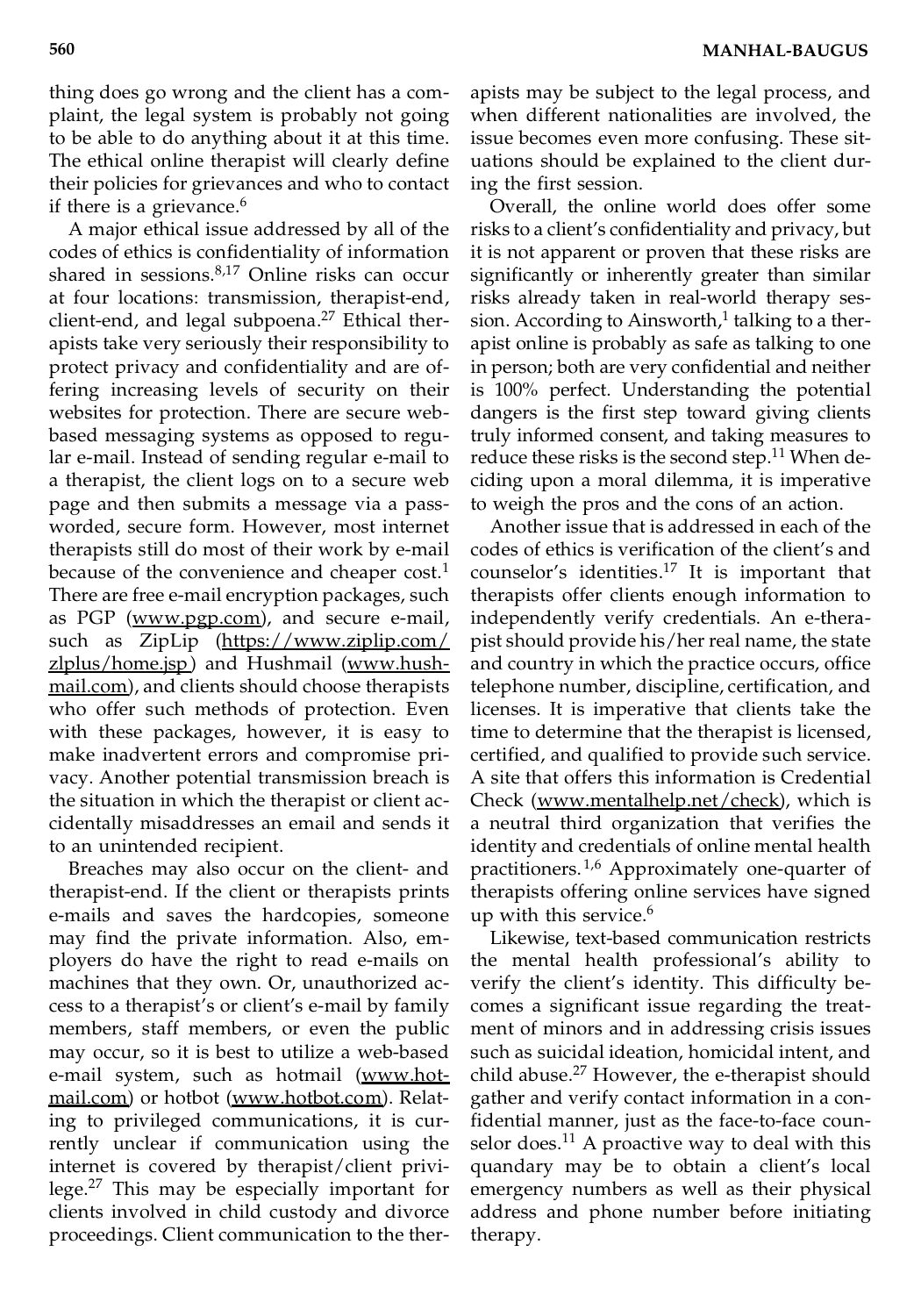In addition to these ethical issues are related legal issues. Legal and jurisdictional issues are in the early formative stages and are compli cated by the transboundary nature of the internet.<sup>17</sup> When the client resides in a different legal jurisdiction from the therapist, it is un clear which laws are applicable. For example, in situations in which mental health profes sionals are required to breech confidentiality and report a client's danger to self or others, or suspected incidents of child, elder, or spousal abuse, it is unclear which laws, those covering the therapist's geographic region or those of the client's, are applicable.

Another legal issue complicated by the trans boundary nature of e-therapy is that of licen sure. Licensing laws in most areas restrict the practice of psychotherapy, not e-therapy.17,27 These licensing laws, which determine the state in which a therapist can legally practice, are called into question when practicing over the internet across state and national boundaries. California was the first state to pass legislation affecting the practice of psychotherapy on the internet. The California Telemedicine Act man dates that mental health services provided online to a resident of California can be administered only by a clinical psychologist or medical doctor licensed in that state.<sup>13</sup> Additionally, managed care must cover online services that would normally be covered in person. Other states are currently working on similar legislation for e-therapists. These states could follow the example set forth by the Telemedicine De velopment Act, which proposed that states should not restrict the virtual travel of patients who seek medical advice outside of the state and that an internet (or non face-to-face contact) by a patient with a physician in another state is regulated by the doctor's home state.17,38

Some online therapists may try to limit legal and ethical constraints on the services they provide by offering a disclaimer in which the services they provide are called psycho educational, advice-giving, or coaching ser vices.9,12,27 However, such a disclaimer should not be viewed as offering blanket protection in the United States, since courts and state regulators do not use the words of the therapist as the criteria for determining whether a thera-

peutic relationship has been established. In stead, the courts take the view of the reason able expectations of the client.<sup>27</sup>

To circumvent some of these potential problems, it is imperative that e-therapists portray the types of services they are offering as ac curately as possible, portray themselves as ac curately possible (i.e., credentials, specialties), and deliver the services as advertised. As in tra ditional therapy, the e-clients should always sign a statement of consent to treatment that explains their rights and both parties' respon sibilities. Finally, the e-therapist should contact their state licensing board to determine the for mal position of the state. However, to date, most licensing boards do not have any regulations in place.<sup>12,27</sup> In sum, there remains considerable controversy regarding the jurisdictional authority of geographically determined governing bodies over many of the activities occurring in the trans-boundary domain of cy berspace, but e-therapists can take precautions to provide ethical and legal services.

## **CONCLUSION**

To date, e-therapy has been dealt with in a rather fragmented and parochial fashion by states legislatures, the federal government, professional organizations, managed care compa nies, and the providing professionals them selves. These individuals and organizations need to work together in a timely manner to establish legal, ethical, and practice guidelines for the global therapy which is occurring, above all else, for protection of clients. Un doubtedly, as the practice of e-therapy contin ues to exponentially grow as it has, the federal laws, professional licensing and credentialing guidelines, and the ethical and legal codes will eventually develop and solidify.

Clinicians who practice online would benefit from research in this area to assist them in determining the effectiveness of this modality and ensure the advantages outweigh the disadvantages. Research studies have already started to provide concrete evidence regarding online counseling that will provide a scientific means for evaluation of the practice. Well-designed research is required so that clinicians can con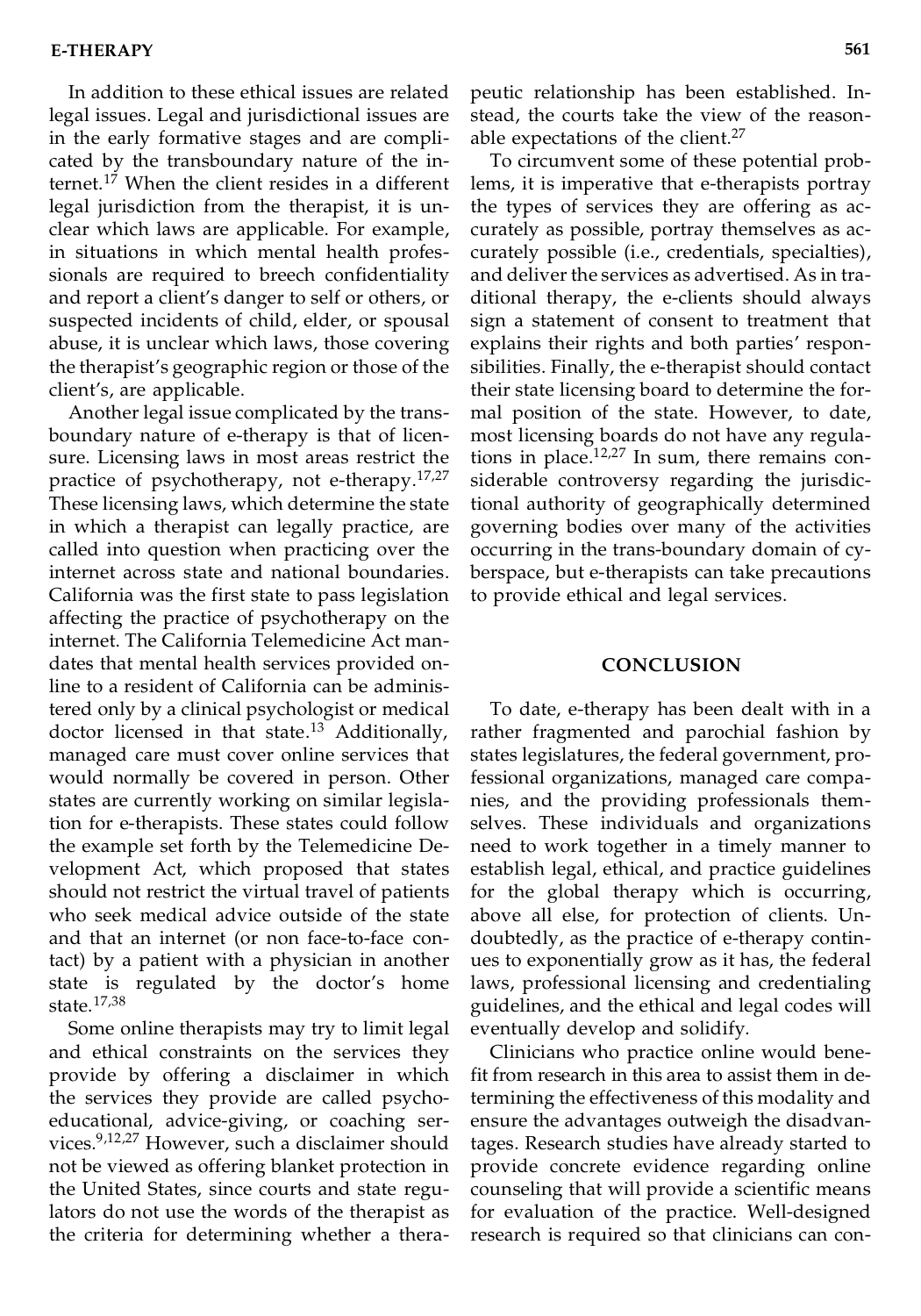fidently implement evidence-based interventions. Also, it may be that online therapists would be required to partake in an ethical course for online practice to ensure that they are familiar with the codes outlined above.

Some mental health professionals feel very strongly that it is not ethical for psychothera pists to interact with their clients over the internet, while others are actively doing so. The creative tension must continue, and profes sionals, managed care companies, and con sumers alike need to be reminded of the risks and benefits. To date, however, there is a basic truth: individuals are seeking mental health as sistance from e-therapists. Many individuals are receiving such service from responsible, competent, and ethical mental health profes sionals and are forming effective helping relationships via the internet—relationships that help and heal.

# **REFERENCES**

- 1. Ainsworth, M. (2000). *Metanoia: the ABC's of internet counseling* [Online]. Available: http://www. metanoia. org/imhs (January 26, 2001).
- 2. Bloom, J.W. (1997). *NBCC introduces its standards for the ethical practice of WebCounseling* [Online]. Avail able: http://www.nbcc.org/ethics/wcintro.htm (January 26, 2001).
- 3. National Board for Certified Counselors. (1997). *Standards for the ethical practice of WebCounseling*. Greensboro, NC: Author [Online]. Available.
- 4. Grohol, J. (1999). *Best practices in e-therapy: definition and scope of e-therapy* [Online]. Available: http://psych central.com/best/best4.htm (January 22, 2001).
- 5. Stubbs (2000). *Mental health care online*. Available: http://www.geocities.com/online\_form/introduction.htm#introduction (September 24, 2001).
- 6. Grohol, J. (1997). *Why online psychotherapy? Because there is a need* [Online]. Available: http://sucjcemtra:/cp./archives/n102297.htm (January 22, 2001).
- 7. Guterman, J.R., & Kirk, M.A. (1999). Mental health counselors and the internet. *Journal of Mental Health Counseling*, 21:309–323.
- 8. Sampson, J.P., Kolodinsky, R.W., & Greeno, B.P. (1997). Counseling on the information highway: future possibilities and potential problems. *Journal of Counseling and Development*, 75:203–212.
- 9. Finfgeld, D.L. (1999). Psychotherapy in cyberspace. *Journal of the American Psychiatric Nurses Association*, 5(4):105–110.
- 10. Frame, M.W. (1997). The ethics of counseling via the internet. *Family Journal: Counseling and Therapy for Couples and Families*, 5(4):328–330.
- 11. Grohol, J. (1999). *Best practices in e-therapy: confidentiality and privacy* [Online]. Available: http://psych central.com/best/best2.htm (January 22, 2001).
- 12. Grohol, J. (1999). *Best practices in e-therapy: legal and li censing issues* [Online]. Available: http://psychcentral.com/best/best4.htm (January 22, 2001).
- 13. Sussman, R.J. (1998). Counseling online. *CTOnline* [Online]. Available: http://www.counseling.org/ ctonline/sr598/sussman.htm (January 22, 2001).
- 14. eTherapy.com. (2001). *eTherapy.com* [Online]. Avail able: http://www.etherapy.com (January 22, 2001).
- 15. American Counseling Association. (1999). *Ethical stan dards for internet on-line counseling*. Alexandria, VA: Author.
- 16. International Society for Mental Health Online. (2000). *ISMHO/PSI suggested principles for the online provision of mental health services* [Online]. Available: http://www.ismho.org/suggestions.html (January 22, 2001).
- 17. Hughes, R.S. (2000). Cybercounseling and regulations: quagmire or quest? In: Bloom, J.R., & Walz, G.R. (Eds.), *Cybercounseling and cyberlearning: strategies and resources for the millenium*. Alexandria, VA: American Counseling Association, pp. 321–338.
- 18. Laszlo, J.V., Esterman, G., & Zabko, S. (1999). Ther apy over the Internet? Theory, research and finances. *Cyberpsychology and Behavior*, 2:293–307 [Online]. Available: http://www.geocities.com/HotSprings/ Resort/7579.internet.htm (January 22, 2001).
- 19. Cohen, G.E., & Kerr, B.A. (1998). Computer-mediated counseling: an empirical study of a new mental health treatment. *Computers in Human Services*, 15:13–26.
- 20. King, S. (1994). Analysis of electronic support groups for recovering addicts. *Interpersonal Computing and Technology: An Electronic Journal for the 21st Century*, 2:47–56 [Online]. Available: http://www .helsinki.fi/ science/optek/1994/n3/king.txt (January 22, 2001).
- 21. Kovalski, T.M., & Horan, J.J. (1999). The effects of internet-based cognitive restructuring of the irrational career beliefs of adolescent girls. *Journal of Cognitive Psychotherapy*, 13:142–152.
- 22. Reference deleted in proof.
- 23. Lange, A., Schrieken, B., van de Ven, J.P., Bredeweg, B., Emmelkamp, P.M., van der Kolk, J., Lydsdottir, L., Massaro, M., & Reuvers, A. (2000). *Behavioural and Cognitive Psychotherapy*, 28:175–192.
- 24. Egan, G. (1998). *The skilled helper: a problem-management approach to helping*. Pacific Grove, CA: Brooks/ Cole.
- 25. White, M., & Epston, D. (1990). *Narrative means to ther apeutic ends*. New York: Norton.
- 26. Murphy, L.J., & Mitchell, D.L. (1988). When writing helps to heal: e-mail as therapy. *British Journal of Guid ance and Counseling*, 26:21–32.
- 27. International Society for Mental Health Online. (2000). *Introduction to potential risks and benefits of online psychotherapeutic interventions* [Online]. Available: http://www.ismho.org/issues/98012.htm (January 22, 2001).
- 28. Meier, S.T. (1988). An exploratory study of computer-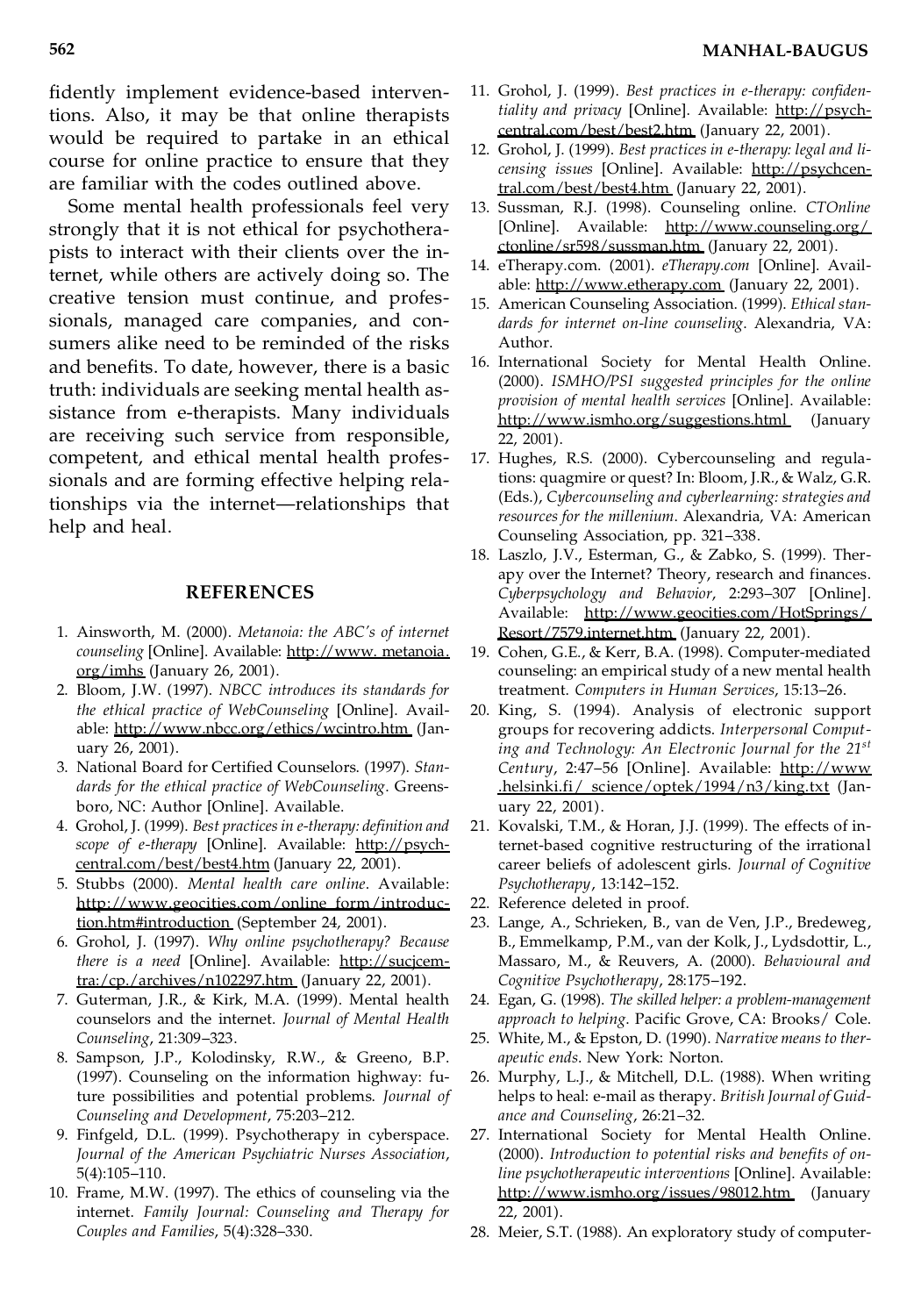## **E-THERAPY 563**

assisted alcohol education program. *Computers in Hu man Services*, 3:111–121.

- 29. Bloom, J.W. (1998). The ethical practice of WebCoun seling. *British Journal of Guidance and Counseling*, 26:53–59.
- 30. Collie, K.R., Mitchell, D., & Murphy, L. (2000). Skills for on-line counseling: Maximum impact at minimum bandwith. In: Bloom, J.R., & Walz, G.R. (Eds.), *Cybercounseling and cyberlearning: strategies and resources for the millenium*. Alexandria, VA: American Counseling Association, pp. 219–236.
- 31. Haas, L.J., Benedict, J.G., & Kobos, J.C. (1996). Psy chotherapy by telephone: risks and benefits for psy chologists and consumers. *Professional Psychology: Research and Practice*, 27:154–160.
- 32. Lester, D. (1995). Counseling by telephone: advantages and problems. *Crisis Intervention*, 2:57–69.
- 33. McFadden, J., & Jencius, M. (2000). Using cyberspace to enhance counselors' cultural transcendence. In: Bloom, J.R., & Walz, G.R. (Eds.), *Cybercounseling and cyberlearning: strategies and resources for the millenium*. Alexandria, VA: American Counseling Association, pp. 67–83.
- 34. Pederson, P.B. (1995). Culture centered ethical guide-

lines for counselors. In: Ponterotto, J.G. (Ed.), *Handbook of multicultural counseling*. Thousand Oaks, CA: Sage, pp. 34–49.

- 35. Sue, D.W. (1996). Multicultural counseling: models, methods, and actions. *The Counseling Psychologist*, 24:279–284.
- 36. Krishna, Balas, Spencer, Griffin, & Boren (1997).
- 37. Bier, M., Gallo, M., Nucklos, E., Sherblom, S., & Pen nick, M. (1998). *Personal empowerment in the study of home internet use by low-income families* [Online]. Available: http://www2.educ.ksu.edu/Projects/ IRCE/ v28-5/Bier/article/textonly.html (January 26, 2001).
- 38. American Telemedicine Association (1999). *News and event* [Online]. Available: http:www.catelehealth.org/ cont.html (January 26, 2001).

Address reprint requests to: *Monique Manhal-Baugus, Ed.D., L.P.C. 3748 Overland Cutoff Martinez, GA 30907*

*E-mail:* moniquebaugus@hotmail.com